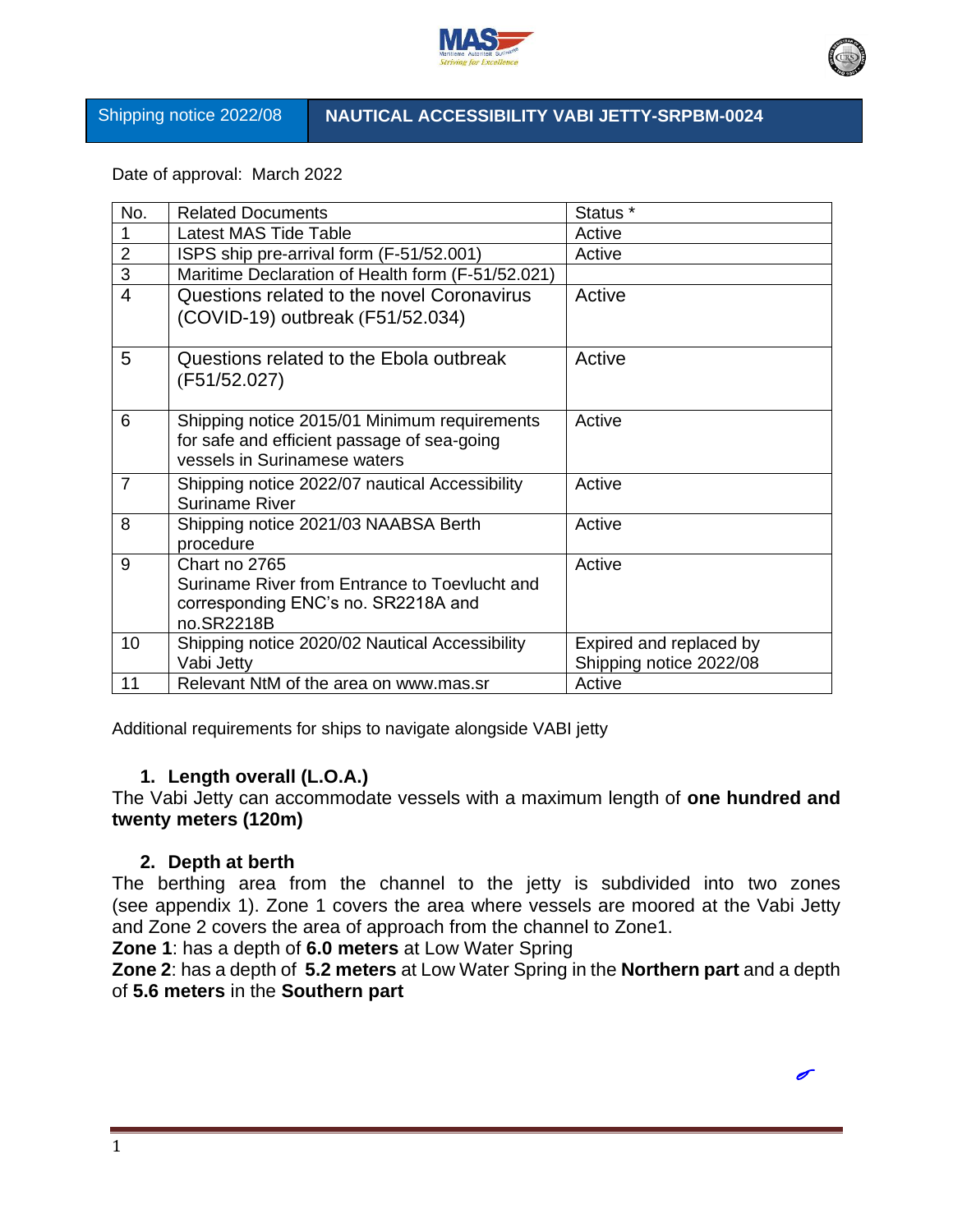

The calculated vessel draft in **Zone 2**:

- Vessels mooring at starboard is  $5.2$  m- 0.20m (keel clearance) =  $5.0$ m+ tidal rise calculated at time of mooring.
- Vessels mooring at port side is  $5.6m 0.20m$  (keel clearance) =  $5.4m +$  tidal rise calculated at time of mooring.
- Vessels departing at starboard is 5.6m 0.20m (keel clearance) =  $5.4m +$  tidal rise calculated at time of mooring
- Vessels departing at portside is  $5.2m$  0.20m (keel clearance) =  $5.0m$  + tidal rise calculated at time of mooring

## **3. Tugboat assistance**

At Vabi Jetty there is no requirement for tugboat assistance.

#### **NAABSA**

The NAABSA procedures (Shipping notice 2021/03 NAABSA Berth procedure) applies for the Vabi Jetty. The vessel owner may determine the NAABSA draft of the vessel, taking in to account the accessibility of the Navigation channel of the Suriname River (Shipping notice 2021/06 nautical Accessibility Suriname River) and the calculated vessel draft in zone 1 at the Vabi Jetty.

#### **Bathymetric survey for monitoring the depth at Vabi Jetty.**

Due to the rapid sedimentation rate periodic maintenance is required. The Maritime Authority Suriname will issue a Shipping Notice regarding the depth at Vabi Jetty two times a year after each bathymetric survey. The latest depth survey at Vabi Jetty dated March 2022 (depths are referred to LWS) is hereby shown as an attachment in figure 1.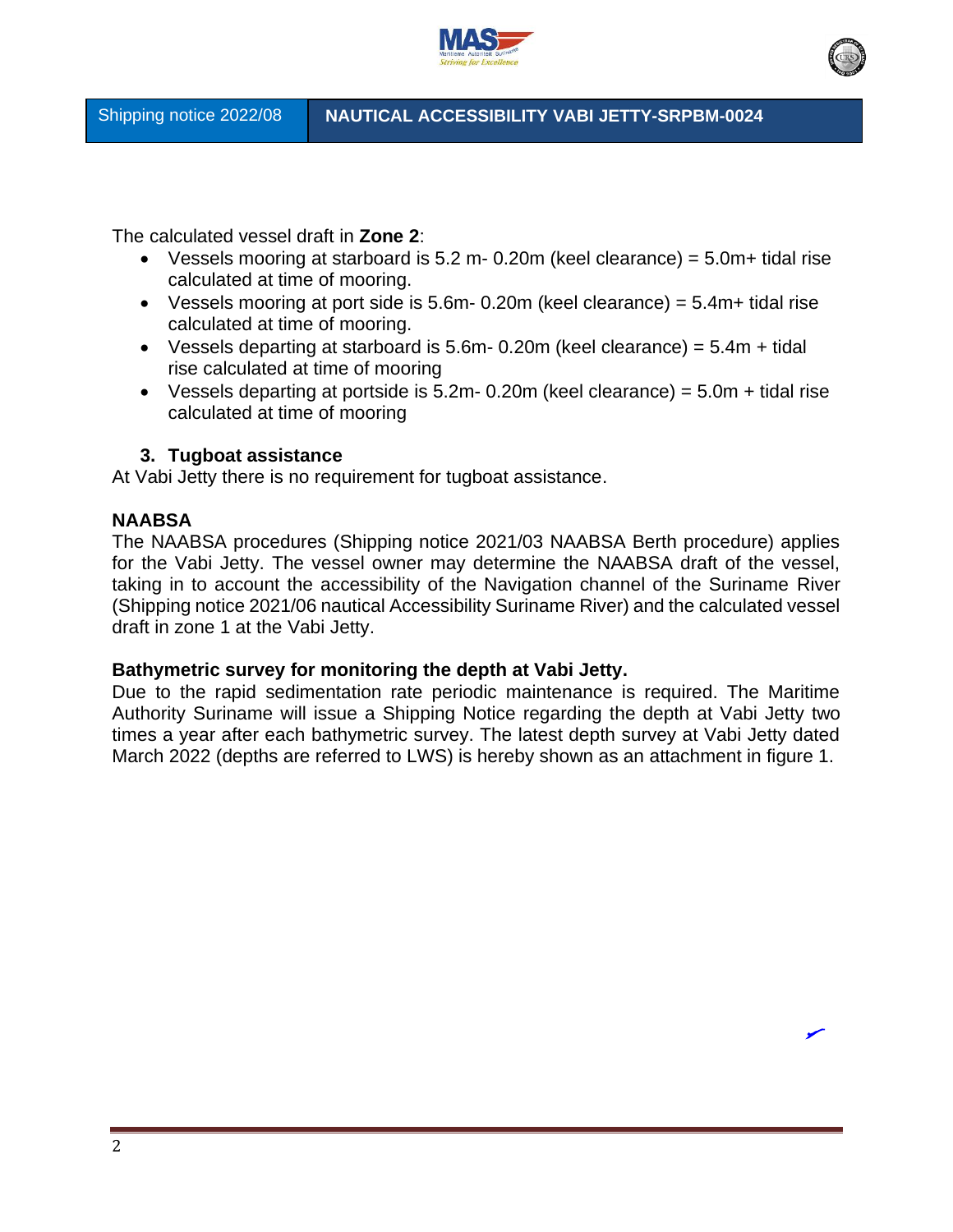

Shipping notice 2022/08 **NAUTICAL ACCESSIBILITY VABI JETTY-SRPBM-0024**

**Note:** 

- **In special or exceptional cases, the MAS is fully authorized to request tugboat assistance for partial or the entire distance to be navigated within the channel.**
- **Vessels with bow thrusters which are not in good working condition are regarded as vessels without bow thrusters.**
- **A mooring boat must be on standby to assist with the mooring lines.**
- **For tugboat assistance tugboat operators/companies should possess a valid license for tugboat operations issued by the Maritime Authority Suriname.**
- **Draft calculation is based on freshwater**

**Approved by the Maritime Authority Suriname,**

**Mr. M. Amafo LL.M Director**